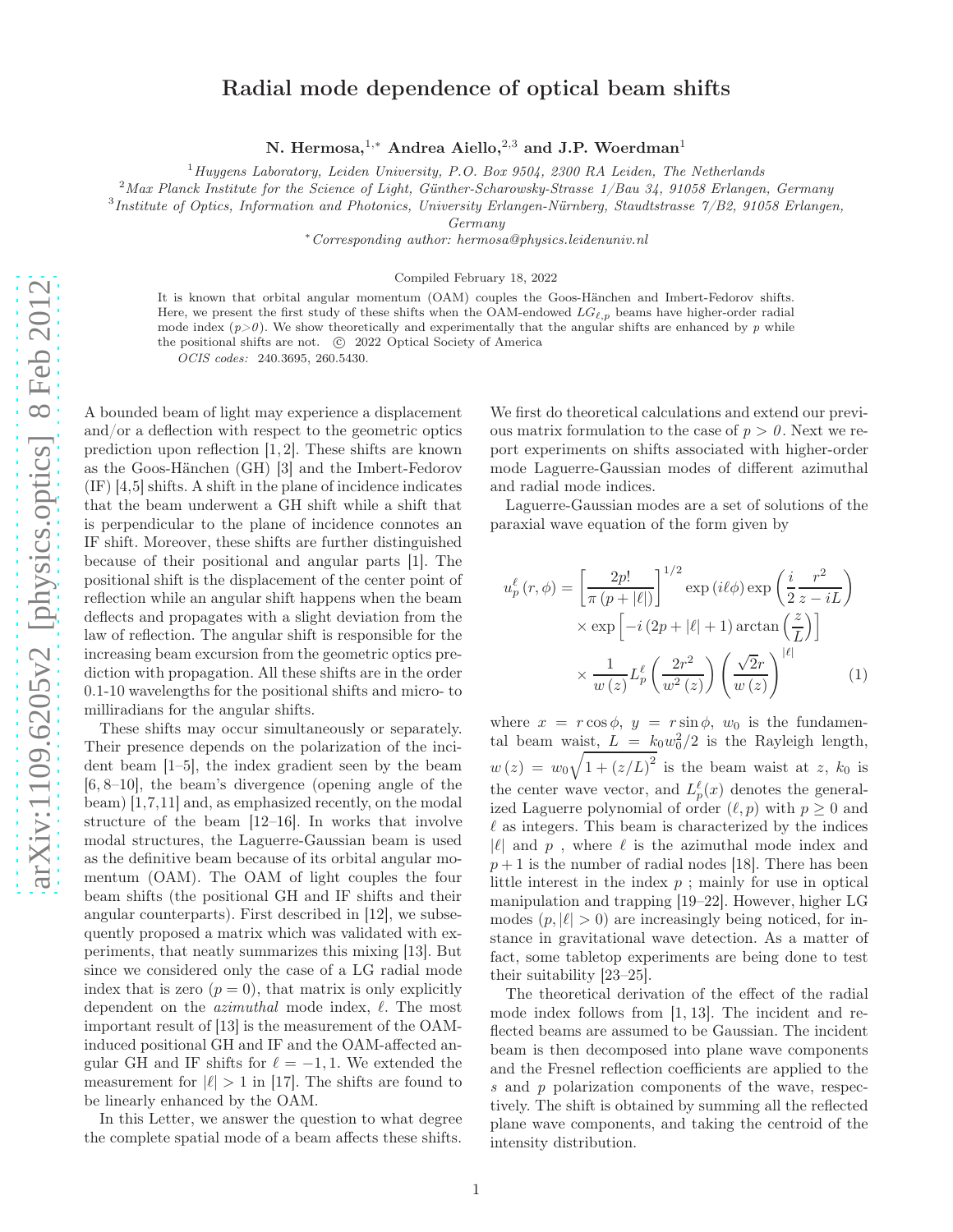Following the notation in [13] and noting that we are using a median detector [26, 27], we arrive at a matrix which is explicitly dependent on both  $\ell$  and  $p$ , given by,

$$
\begin{bmatrix}\n\Delta_{GH}^{\ell} \\
\Theta_{IF}^{\ell} \\
\Delta_{IF}^{\ell} \\
\Theta_{GH}^{\ell}\n\end{bmatrix} = \begin{bmatrix}\n1 & -2\ell & 0 & 0 \\
0 & \xi(\ell, p) & 0 & 0 \\
0 & 0 & 1 & 2\ell \\
0 & 0 & 0 & \xi(\ell, p)\n\end{bmatrix} \begin{bmatrix}\n\Delta_{GH}^{0} \\
\Theta_{IF}^{0} \\
\Delta_{IF}^{0} \\
\Theta_{GH}^{0}\n\end{bmatrix}
$$
\n(2)

where  $\Delta_{GH}^0$  and  $\Delta_{IF}^0$  are the dimensionless positional GH and IF shifts, respectively, and  $\Theta_{GH}^0$  and  $\Theta_{IF}^0$  are the dimensionless angular GH and IF shifts, respectively, for a  $TEM_{00}$  beam. These are given by,

$$
\Delta_{GH}^0 = w_p \text{Im}\left(\frac{\partial \ln r_p}{\partial \theta}\right) + w_s \text{Im}\left(\frac{\partial \ln r_s}{\partial \theta}\right), \quad (3)
$$

$$
-\Theta_{GH}^0 = w_p \text{Re}\left(\frac{\partial \ln r_p}{\partial \theta}\right) + w_s \text{Re}\left(\frac{\partial \ln r_s}{\partial \theta}\right), \qquad (4)
$$

$$
\Delta_{IF}^{0} = -\frac{a_p a_s \cot \theta}{R_p^2 a_p^2 + R_s^2 a_s^2} \times \left[ \left( R_p^2 + R_s^2 \right) \sin \eta + 2R_p R_s \sin \left( \eta - \varphi_p + \varphi_s \right) \right], \tag{5}
$$

$$
\Theta_{IF}^{0} = \frac{a_p a_s \cot \theta}{R_p^2 a_p^2 + R_s^2 a_s^2} \left[ \left( R_p^2 - R_s^2 \right) \cos \eta \right]
$$
(6)

with  $w_{s/p} = R_{s/p}^2 a_{s/p}^2 / (R_p^2 a_p^2 + R_s^2 a_s^2)$ , and  $r_{s/p} =$  $R_{s/p} \exp(i\varphi_{s/p})$  the Fresnel reflection coefficient evaluated at the incident angle  $\theta_i$  and  $a_{s/n}$  the electric field components. The shifts  $x$  and  $y$  are the sum of two contributions and are given by  $k_0 x = \Delta_{GH}^{\ell} + (z/L)\Theta_{GH}^{\ell}$  and  $k_0 y = \Delta_{IF}^{\ell} + (z/L)\Theta_{IF}^{\ell}$ , respectively.

Finally, the matrix element  $\xi(\ell, p)$  calculated for a median detector is  $\xi(\ell, p) = 2I_{+}/I_{-}$  where

$$
I_{\pm}(\ell,p) = \sum_{a=0}^{p} \sum_{b=0}^{p} \frac{(-1)^{a+b}}{a!b!} \left( \begin{array}{c} p+|\ell| \\ p-a \end{array} \right) \left( \begin{array}{c} p+|\ell| \\ p-b \end{array} \right)
$$

$$
\times \Gamma \left( a+b+|\ell|+1 \pm \frac{1}{2} \right). \tag{7}
$$

It follows from (2) that the positional shift is not affected by the p index. Only the angular shift components are influenced by it. Moreover, the matrix elements  $M_{22}$ and  $M_{44}$  are the same. This means that the enhancements of the angular GH and IF shifts are the same.

Our experimental setup is shown in Fig. 1. We use an open cavity HeNe laser  $(\lambda = 632.8nm)$  and placed two crossed copper wires  $(d \sim 90 \mu m)$  inside the cavity. The wires force the cavity to emit a higher-order Hermite-Gaussian mode  $(HG_{m,n})$ . The integer mode indices  $m$  and  $n$  can be dialed by properly shifting the



Figure 1. (color online) The experimental set-up used to measure the polarization-differential beam shifts as a function of the incident angle. LCVR is the variable retarder. SWG is the square wave generator. QD is the quadrant detector. L1, L2, and L3 are lenses. More details are in the text.

intracavity wires. With an astigmatic mode converter, the  $HG_{m,n}$  modes are then converted into  $LG_{\ell,n}$  modes with transformations  $\ell = m - n$  and  $p = min(m, n)$ as described in [28, 29]. L1 is the mode matching lens while lens L2 collimates the beam. The beam then passes through an LC variable retarder (LVCR) which sets the beam's polarization state. The LCVR (Meadowlark) is driven by a square wave generator at 2.5 Hz. This wave generator also provides the reference wave of the lock-in amplifier (EG&G 5210). The positional shifts are measured with a collimated beam while the angular shifts are measured with a beam focused by lens L3  $(f=70$  mm). The displacement due to the angular shifts increases with the opening angle of the beam  $\theta_0$ , as  $\theta_0^2/2$  where  $\theta_0 = 2/(k_0\omega_0)$  [11, 30].

The polarization differential shifts are measured between  $45^0/- 45^0$  polarization states. These states are specifically chosen because: 1) the dimensionless angular IF shift  $\Theta_{IF}^0$  that is responsible for the  $\Delta_{GH}^{\ell}$  and  $\Theta_{IF}^{\ell}$ is maximum at these states; and 2) the contribution of  $\Delta_{GH}^0,\,\Delta_{IF}^0$  , and  $\Theta_{GH}^0$  either have values equivalent to zero or cancel to zero upon measurement of the differential shift. These enable us to isolate the matrix elements  $M_{12}$  and  $M_{22}$  in (2).

After the polarization conditioning, the beam is made to reflect at different incident angles  $\theta_i$  on a BK7 prism  $(n = 1.51)$  mounted on a  $\theta - 2\theta$  rotation stage. The position of the reflected beam is measured by a quadrant detector (QD) whose signal is fed to the lock-in amplifier. These are done for different combinations of  $\ell$  and  $p$ .

Figure 2 shows the measured matrix element  $M_{12}$  as function of  $\ell$  and with different values of  $p$ . The measured values collapse to the  $M_{12} = -2\ell$  line. This is correctly predicted by our theory. The matrix element changes linearly on  $\ell$  but is independent on p. We have experimentally verified that the positional GH shift is not affected by the radial mode index (not shown).

The measured  $M_{22}$  is shown in Fig. 3. The theoretical predictions are calculated from  $\xi(\ell, p)$  for different  $\ell$  and p values. For  $p > 0$  we obtained greater enhancements. This confirms our theoretical prediction of the effect of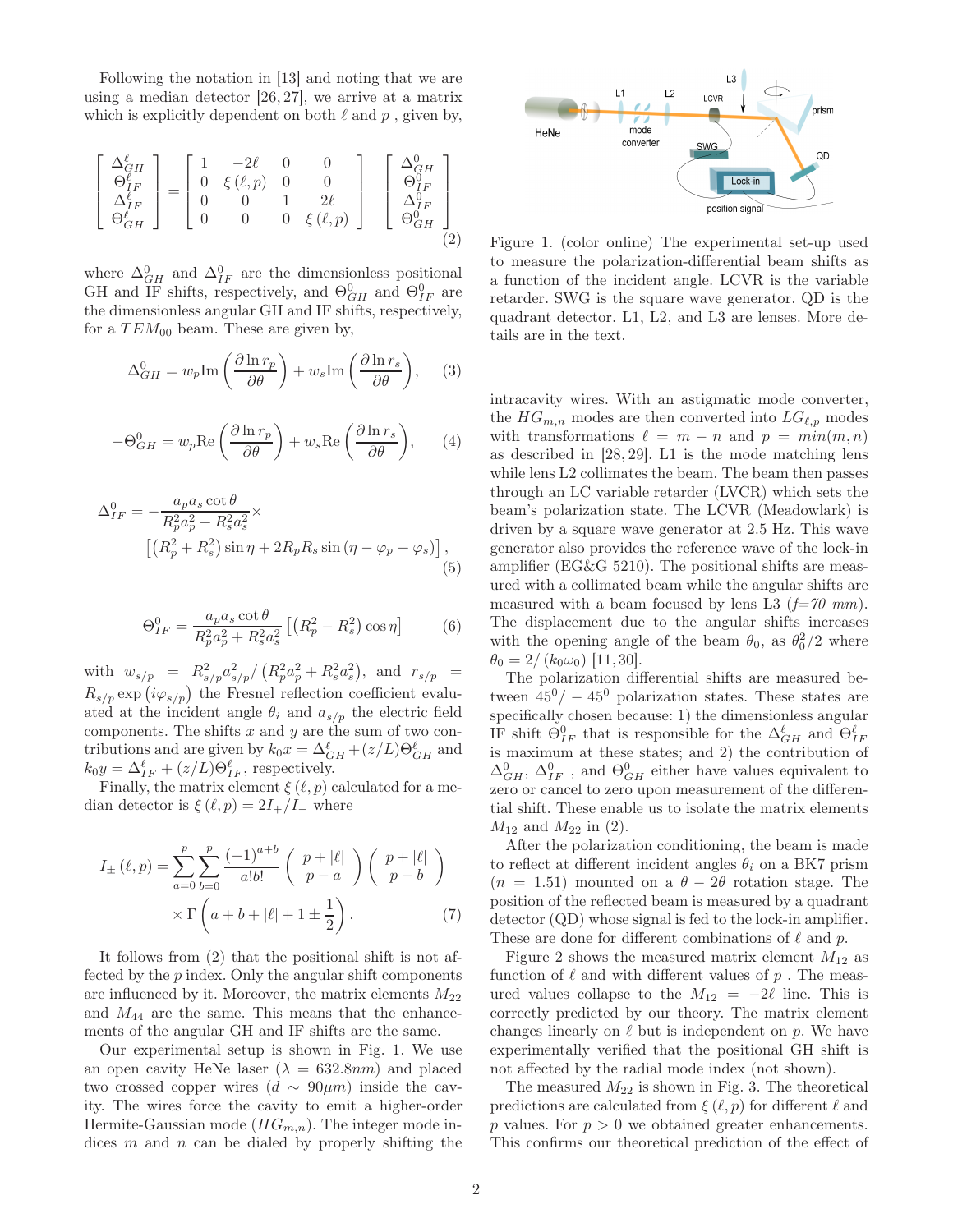

Figure 2. (color online) Matrix element for different values of  $\ell$  and p. The solid line is  $M_{12} = -2\ell$ .



Figure 3. (color online) Matrix element  $M_{22}$  for different values of  $\ell$  and  $p$ . The solid line is  $\xi(\ell, p)$ . A discussion of  $\xi(\ell, p)$  is in the text.

p on the angular shifts. At  $p = 0$ , the angular IF shift linearly increases as  $1+2|\ell|$ . Furthermore, had we used a centroid detector the increase of the angular shift would have been  $\xi(\ell, p) = 2p + |\ell| + 1$ , a linear increase with p.

In conclusion, we have theoretically described and experimentally measured the positional GH shift and angular IF shifts for higher-order  $LG_{\ell,p}$  to determine the role of mode indices  $\ell$  and  $p$ . Specifically, we have observed that only the azimuthal index  $\ell$  affects the positional shift while the angular shifts are enhanced by both the radial  $p$  and the azimuthal  $\ell$  indices. Higherorder  $LG_{\ell,p}$  beams form a complete basis set for paraxial light beams contrary to  $LG_{\ell,p=0}$  [18]. Hence with proper mode decomposition, beam shifts associated with arbitrary modes of light can be predicted based on our theoretical and experimental results.

This work is supported by the Foundation for Fundamental Research of Matter (FOM) and the European Union within FET Open-FP7 ICT as part of STREP Program 255914 Phorbitech.

## References

- 1. A. Aiello and J. P. Woerdman, Opt. Lett. 33, 1437-1439 (2008). (document)
- 2. C.-F. Li, Phys. Rev. A 76, 15 (2006). (document)
- 3. F. Goos and H. Hanchen, Ann Phys 436, 1-11 (1947). (document)
- 4. F. I. Fedorov, Dokl.Akad. Nauk SSR 105, 465 (1955). (document)
- 5. C. Imbert, Phys. Rev. D 5, 787-796 (1972). (document)
- 6. M. Merano, A. Aiello, G. W. 't Hooft, M. P. Van Exter, E. R. Eliel, and J. P. Woerdman, Opt. Express 15, 15928-15934 (2007). (document)
- 7. A. Aiello, M. Merano, and J. P. Woerdman, Phys. Rev. A 80, 4 (2009). (document)
- 8. N. Hermosa, A. M. Nugrowati, A. Aiello, and J. P. Woerdman, Opt. Lett. 36, 3200-3202 (2011). (document)
- 9. J.-M. Ménard, A. Mattacchione, H. Van Driel, C. Hautmann, and M. Betz, Phys. Rev. B 82, 1-10 (2010). (document)
- 10. P. R. Berman, Phys. Rev. E 66 (2002). (document)
- 11. M. Merano, A. Aiello, M. P. Van Exter, and J. P. Woerdman, Nat Photonics 3, 337-340 (2009). (document)
- 12. K. Y. Bliokh, I. V. Shadrivov, and Y. S. Kivshar, Opt. Lett. 34, 389-391 (2009). (document)
- 13. M. Merano, N. Hermosa, J. Woerdman, and A. Aiello, Phys. Rev. A 82, 023817(2010). (document)
- 14. A. Aiello and J. Woerdman, Opt. Lett. 36, 543–545 (2011). (document)
- 15. R. Dasgupta and P. Gupta, Opt. Commun. 257, 91-96 (2006). (document)
- 16. D. Golla and S.D. Gupta, Pramana J Phys 76, 603-612 (2011). (document)
- 17. N. Hermosa, M. Merano, A. Aiello, and J. P. Woerdman, in Proc. of SPIE **7950**, 79500F-79500F-7 (2011). (document)
- 18. A. Siegman, Lasers, (University Science Books, Herndon, VA, 1986). (document)
- 19. S. Kennedy, M. Szabo, H. Teslow, J. Porterfield, and E. Abraham, Phys. Rev. A 66, 1-5 (2002). (document)
- 20. N. Matsumoto, T. Ando, T. Inoue, Y. Ohtake, N. Fukuchi, and T. Hara, J. Opt. Soc. Am. A 25, 1642- 1651 (2008). (document)
- 21. V. Garces-Chavez, D. McGloin, M. J. Padgett, W. Dultz, H. Schmitzer, and K. Dholakia, Phys. Rev. Lett. 91, 093602 (2003). (document)
- 22. J. Tempere, J. T. Devreese, and E. R. I. Abraham, Phys. Rev. A 64, 23603 (2001). (document)
- 23. S. Chelkowski, S. Hild, and A. Freise, Phys. Rev. D 79, 12 (2009). (document)
- 24. P. Fulda, K. Kokeyama, S. Chelkowski, and A. Freise, Phys. Rev. D 82, 1-6 (2010). (document)
- 25. M. Granata, C. Buy, R. Ward, and M. Barsuglia, Phys. Rev. Lett. 105, 231102 (2010). (document)
- 26. N. Hermosa, A. Aiello, and J. P. Woerdman, Opt. Lett. 36, 409-11(2011). (document)
- 27. If a centroid detector is used instead of a median detector,  $2\ell \longrightarrow \ell$  and  $\xi(\ell, p) = 2p + |\ell| + 1$ . (document)
- 28. M. W. Beijersbergen, L. Allen, H.E.L.O. van der Veen, and J. P. Woerdman, Opt. Communications 96, 123-132, (1993). (document)
- 29. L. Allen, M. Beijersbergen, R. Spreeuw, and J. Woerdman, Phys. Rev. A 45, 8185-8189 (1992). (document)
- 30. M. Merano, N. Hermosa, A. Aiello, and J. P. Woerdman, Opt. Lett. 35, 3562-3564 (2010). (document)